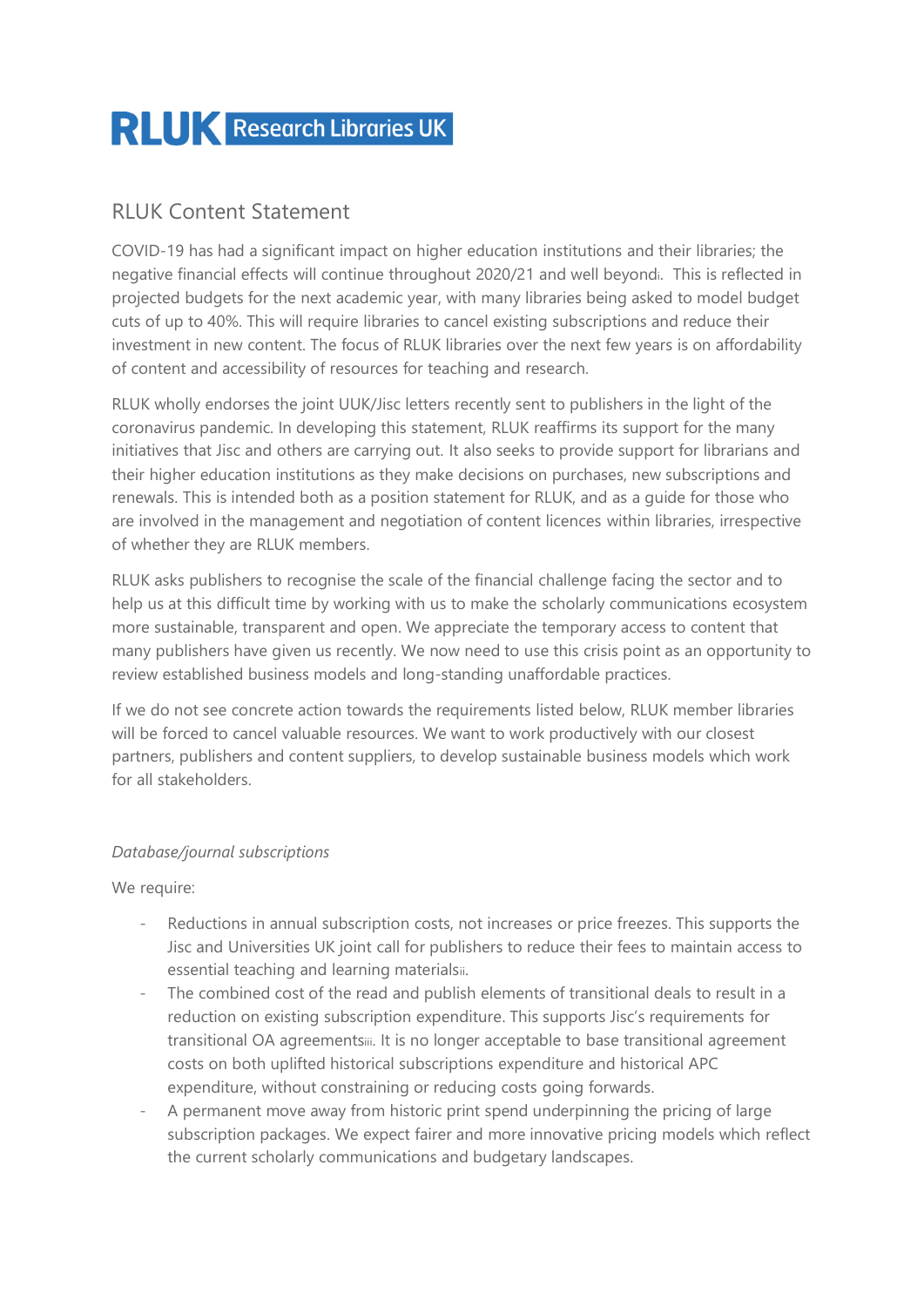- More flexibility in content selection and a permanent move away from the outdated 'big deal' model. Tying valuable content up in large packages has been incredibly damaging to library budgets and collections.
- All multiyear deals to have clear, no-penalty opt-out clauses which can be invoked 30 days before the renewal date. Notice periods for resource cancellations should also always be 30 days, rather than 60 or 90 days.

# *E-books/E-textbooks*

# We require:

- Increased transparency and sustainability in e-textbook costs and models. The market for e-textbooks is currently unregulated, as evidenced by vastly inconsistent and unfavourable pricing and dubious practices employed by some large e-textbook aggregators (for example, asking customers to sign 'exclusivity' licences to secure better pricing).
- A deep discount on e-books and e-textbooks where their print equivalents have been purchased in recent years.
- A liberation of licences, with Digital Rights Management free content.
- Publishers to make all currently available and forthcoming books and textbooks available in electronic format.
- More flexibility in content selection to allow institutions to disaggregate collections. The model of tying content in bundles has damaged our access to journal subscription content, and we do not want to see this happen with e-textbook/e-book content too.
- That all content should be available to all an institution's users, as is the case for print collections.

# *Access*

We require:

- Publishers who have made their content temporarily freely available during the COVID crisis to consider significant extensions throughout 2021, and to work with institutions interested in maintaining access to such content to deliver fair and sustainable pricing and licence terms.
- That any restrictions on remote access are lifted, so that teaching activities and research can continue online and remotely.
- That no future models should be based on campus only access, as there are robust authentication models available which are accepted by the majority of publishers.
- That overseas usage should not lead to price increases.

# *On behalf of the RLUK Collections Strategy Network, August 2020*

i[http://londoneconomics.co.uk/blog/publication/impact-of-the-covid-19-pandemic-on-university-finances](http://londoneconomics.co.uk/blog/publication/impact-of-the-covid-19-pandemic-on-university-finances-april-2020/)[april-2020/,](http://londoneconomics.co.uk/blog/publication/impact-of-the-covid-19-pandemic-on-university-finances-april-2020/) <https://www.bbc.co.uk/news/uk-53280965> , [https://www.niesr.ac.uk/publications/economics-uk](https://www.niesr.ac.uk/publications/economics-uk-university-system-time-covid-19)[university-system-time-covid-19](https://www.niesr.ac.uk/publications/economics-uk-university-system-time-covid-19)